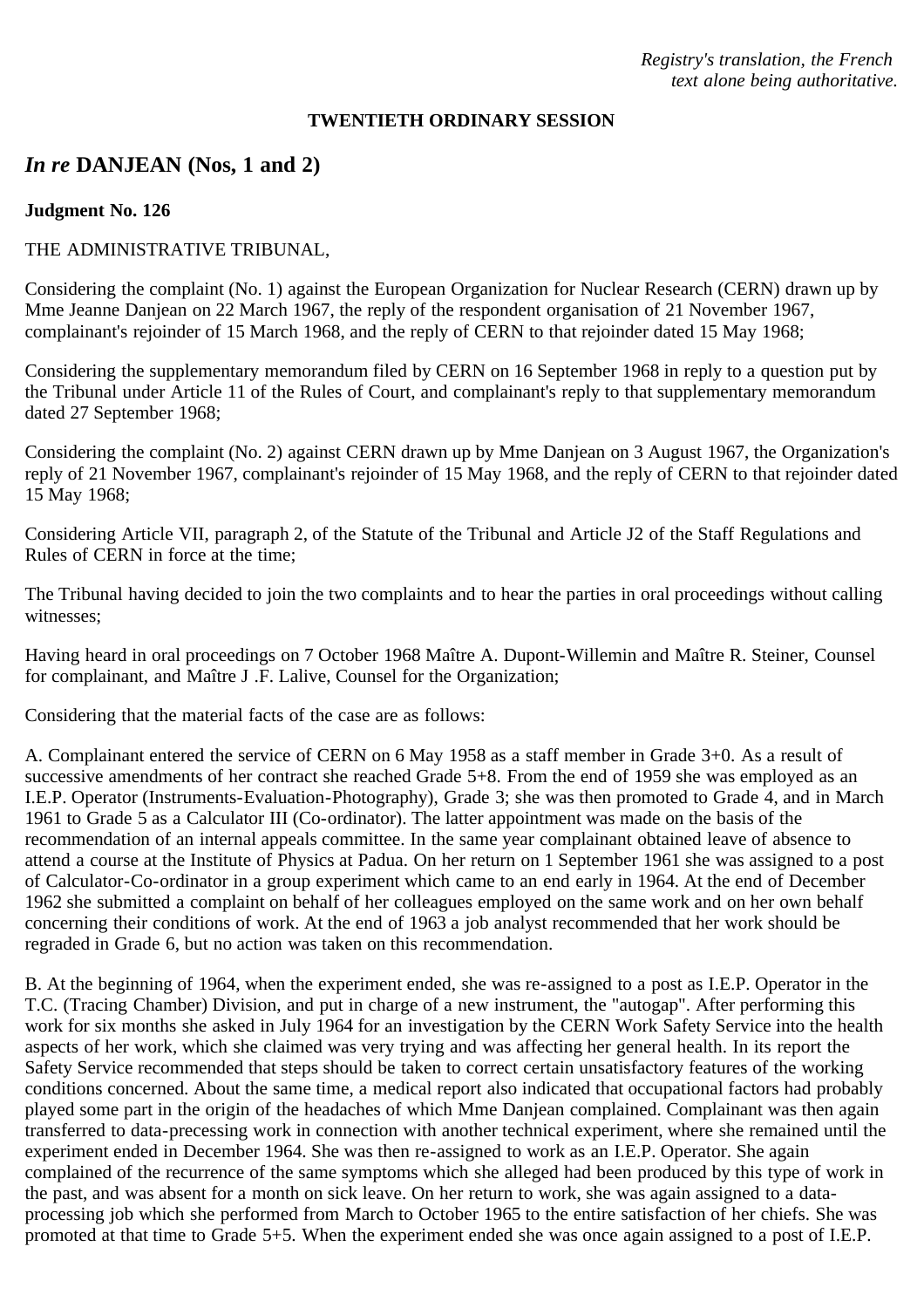Operator, this time in the N.P. Division, but was employed for over a year on simple work which she claimed was inferior to her qualifications and incompatible with her contract of employment and her grade, and was also unhealthy.

C. On 4 November 1966 the Chief of the Safety Service admitted, in a minute addressed to Mme Danjean, that the working conditions of which she had complained were not satisfactory. On 14 November 1966 complainant wrote to the Director-General asking to be assigned to work appropriate to her qualifications. The Director-General replied on 21 December contesting her complaints and advising her first to try to regain her health, and assuring her that the provisions of the Sickness Bund would be interpreted in the broadest possible way in her case; the question of her job status could be reconsidered thereafter. Complainant considered that this reply was entirely negative, and filed an appeal with the Joint Appeals Board. In its report, dated 13 March 1967, the Board found that since 1964 complainant had been assigned to work which was beneath the qualifications required in her contract of employment, but pointed out that this was partly due to the constant development of scanning procedures, and partly to complainant's difficulty in adapting herself to her work. The Board recommended unanimously that responsibility for the deterioration in complainant's situation should be shared between herself and the Organization. In accordance with the Board's recommendation, the Director-General on 22 March 1967 offered to grant complainant special leave with pay, to instruct the Personnel Division to take steps to secure her reclassification with a view to finding her another post, and to provide her with all possible assistance to improve her state of health. By letter of 28 March 1967 Mme Danjean agreed to take special leave with pay and stated that she was suspending the complaint she had filed on 22 March 1967 with the Administrative Tribunal. On 29 March 1967 the Chief of Personnel informed complainant that he intended to consider the possibility of her reclassification, and proposed that she should undergo a vocational guidance test, a proposal which was refused by Mme Danjean on the ground that after nine years' work in the Organization she had given sufficient proof of her abilities. On 25 April, 1 May and 8 May 1967 the Director-General sent complainant lists of all the posts vacant in the Organization with the request that she should inform him if she was interested in any one of them. On 19 May she replied that none of the vacancies corresponded to the job description in her contract or to her qualifications. On 30 May 1967 the Chief of Personnel informed Mme Danjean that her employment would be terminated in accordance with Article H 1/7 of the Staff Regulations and Rules. Complainant then filed a second complaint with the Tribunal on 3 August 1967, attacking the decision of 30 May 1967 to terminate her employment.

D. In her first complaint Mme Danjean prays that it may please the Tribunal:

As to substance:

1. To find that the submissions in the complaint are well founded.

2. In consequence:

(a) To quash the decision of the Director-General of CERN by virtue of which she was assigned from January 1964 to a post corresponding to Grade 3/4.

(b) To rule that complainant should be assigned to a post corresponding to the grade of Calculator III, Coordinator, in Grade 7/8, which she would normally have reached in January 1967, having already been promoted to the post of Calculator III in Grade 5+6.

3. To award all costs against the Organization, including a share of the fees of complainant's Counsel.

4. To award complainant damages in an amount to be determined by the Tribunal for the material and moral injury suffered by her as a result, in particular, of the statements made by Mr. Zumbach, Social Adviser of CERN.

5. To dismiss any other or contrary submissions by CERN.

By way of interim relief:

To order the parties, i.e. Mme Danjean and the Director-General of CERN, to appear in person.

As further interim relief:

(a) To order inquiries, and to this end to authorise complainant to call witnesses to prove the allegations set out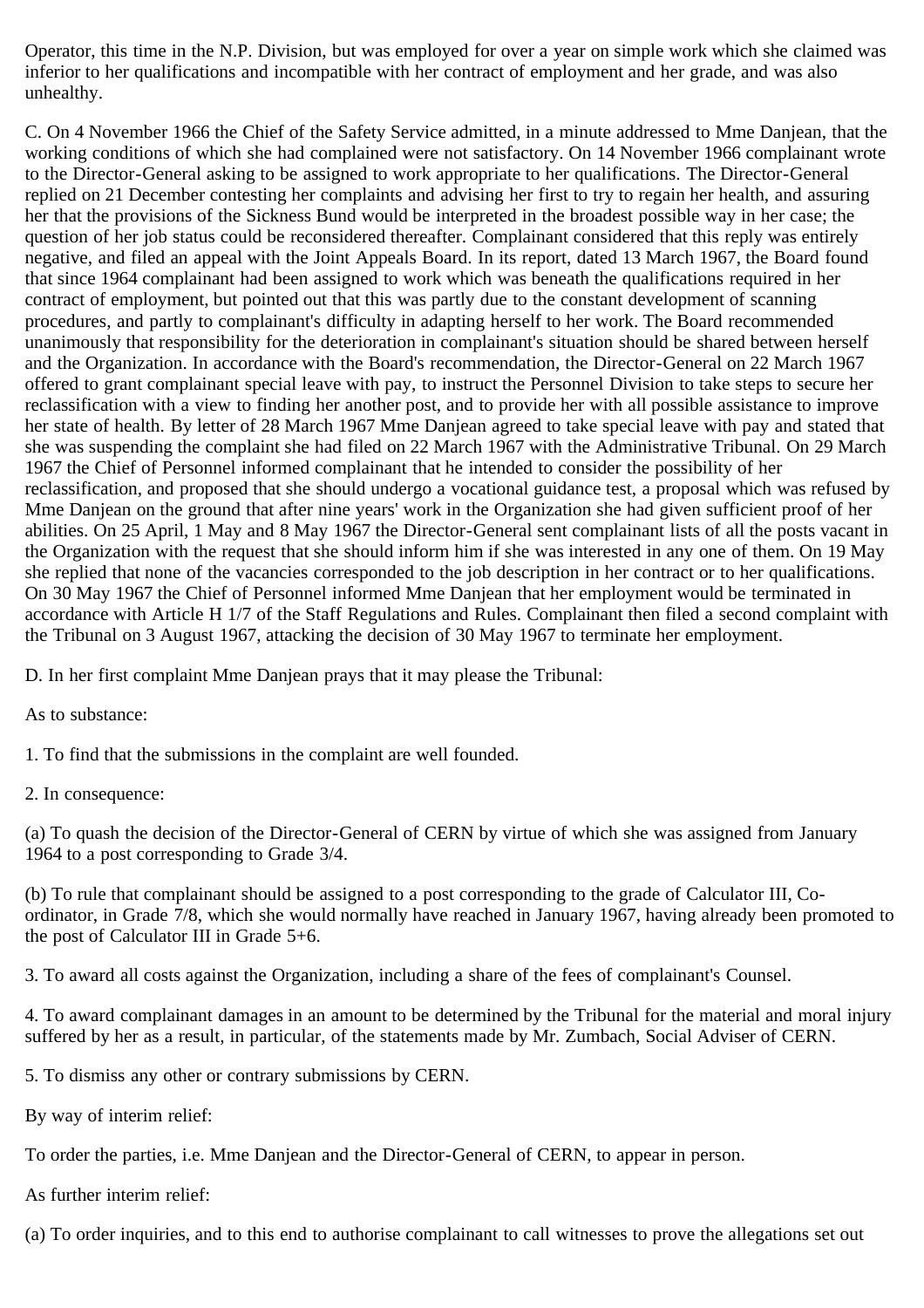both in her complaint and in her memorandum.

(b) To order that all the documents produced and the tape recording of all the evidence taken before the Joint Appeals Board, which made its recommendation on 13 March 1967, should be included in the dossier. As still further interim relief:

(a) To place formally on record complainant's statement that she is willing to undergo a psychiatric test.

(b) To appoint for this purpose a panel of three psychiatric specialists, one to be chosen by each of the parties and the third by the two other specialists.

© To request the specialists so appointed to say, after questioning Mme Danjean, examining her file, obtaining all pertinent information, and if necessary hearing witnesses, whether she is not of perfectly sound mind, and in particular is not suffering from any ailment which might incapacitate her for the performance of her duties in CERN.

E. In her second complaint, Mme Danjean prays that it may please the Tribunal:

As to substance:

1. To find that the submissions in the complaint are well founded.

2. In consequence:

(a) To quash the decision of the Director-General of CERN made on 30 May 1967.

(b) To order complainant's reintegration in the Organization and to direct that her monthly salary of 1,680 francs should be paid as from the date of termination of her employment, taking annual internments into account.

3. If the Administrative Tribunal, while quashing the decision of 30 May 1967, should not see fit to direct the Director-General to reintegrate Mme Danjean in the staff of the Organization, to rule that she will then be entitled to compensation in an amount to be determined by the Tribunal ex aequo et bono, provided that it is not less than the salary which complainant would have received over a period of at least five years, this compensation to be additional to the grant she received on separation from the Organization.

Complainant then repeats the prayers for interim relief contained in her first complaint.

CONSIDERATIONS: COMPLAINT No. 1

1. The Organization contends that the present complaint has become irrelevant because of the fact that a decision to terminate Mme Danjean's employment was taken after the filing of the complaint.

But the legality of the decision to terminate, which is also attacked in a complaint before the Administrative Tribunal, depends on the disposal of the present complaint. Moreover, if the present complaint were held to be well founded, Mme Danjean could claim damages even if her complaint concerning termination were to be dismissed.

As to the plea to quash the decision assigning her to a post of operator in 19 4:

2. The decision in question was not attacked within the time limit laid down by Article VII, paragraph 2 of the Statute of the Tribunal and has therefore become final.

The complaint must, however, be regarded as attacking the decision of 21 December 1966 by which the Director-General refused to change the decision of 1964, and the decision dated 22 March 1967 by which the same authority, after consulting the Joint Appeals Board, informed complainant that she would not be reintegrated in her post.

As to the regularity of the procedure before the Joint Appeals Board:

3. It is clear from the evidence in the dossier that the procedure before the Appeals Board provided a fair opportunity for all parties to state their case; that, in particular, Mme Danjean, who was informed beforehand of the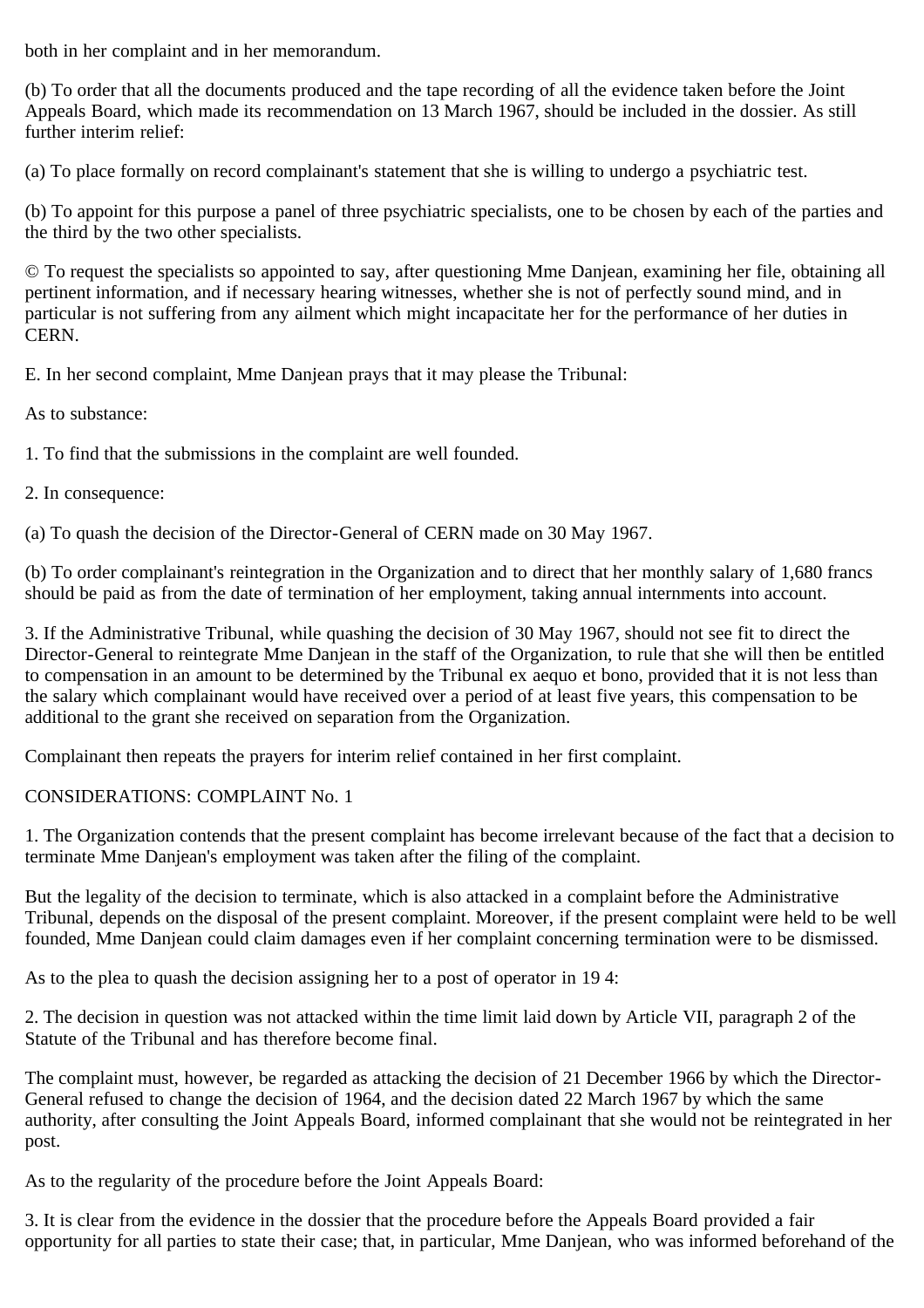procedure which the Board would follow, attended its sittings and had every opportunity to explain her grievances in full, to produce such documents as she considered necessary, and to have such witnesses heard as she considered useful; that the Appeals Board gave full consideration to her case; and finally, that she was never subsequently refused access to the Appeals Board's files.

It follows that complainant's contention that the procedure followed was irregular is ill-founded.

As to the legality of the decision of 21 December 1966:

4. Mme Danjean complains that although she was in Grade 5 (Calculator III), she was in fact on part time in 1964 and full time from October 1965 assigned to work as an I.E.P. Operator normally performed by members of Grade 3, and she contends that this was contrary to her contract of employment.

However, her contract, while describing the main features of the job of "Calculator III", also stated that the person concerned "performs such other duties as may be assigned to her".

Moreover, while as a general rule employees in a given grade must be assigned to work normally done by members of that grade, it is within the discretion of the Director-General, provided that there is no change in the grade or reduction in salary, nor any lowering of the dignity of the persons concerned, to assign them to work done by lower-grade employees if the needs of the service so require, for instance, if the Administration needs more or higher grade employees to perform such work, or if a staff member in a given grade proves to be unfitted for the work normally assigned to that grade. In the case at issue it appears from the evidence that the Director-General did not outstep the limits of his authority as defined above, and that the assignment to which Mme Danjean objects cannot in the circumstances of the case be regarded as a disciplinary measure.

As to the legality of the decision of 22 March 1967:

5. Mme Danjean contends that the very uncomfortable conditions and ill-ventilated premises in which she had to work from 1964 have seriously affected her health, which has been lastingly affected thereby.

The purpose of the decision of 22 March 1967, which on this point rescinded the decision of 21 December 1966, was aiming precisely at transferring Mme Danjean to another post, as she had repeatedly demanded.

It follows that even if complainant's allegations were held to be well founded, although they might conceivably entail a right to financial compensation, they could in no way affect the legality of the decision.

Moreover, the Director-General in his letter of 21 December 1966 offered complainant every opportunity of taking the necessary steps to improve her health, and to this end placed the facilities of the Medical Service of CERN at her disposal and assured her that she would be granted leave for the period necessary for her to undergo treatment.

As to the claim for promotion to Grade 7/8 Co-ordinator:

6. Mme Danjean does not allege that there is any decision by the Director-General rejecting a request for promotion. This claim is therefore not receivable under the terms of Article VII, paragraph 1, of the Statute of the Tribunal.

Moreover, it is clear from Administrative Circular No. A3. of October 1961 that promotion cannot be claimed by staff members as a right to which they are entitled.

As to the claim for written and public apologies to be made by the Organization's Social Adviser:

7. This claim is not within the competence of the Administrative Tribunal.

As to the claim for compensation for alleged injury to complainant resulting from the statements made to the Joint Appeals Board by the Organization s Social Adviser:

8. It appears from the transcript of the discussion before the Appeals Board that the Social Adviser of CERN, giving evidence as a witness, confined himself to expressing in carefully chosen and cautious terms the opinion, which was shared by Mme Danjean's own medical adviser, that it would be advisable for her to be examined by a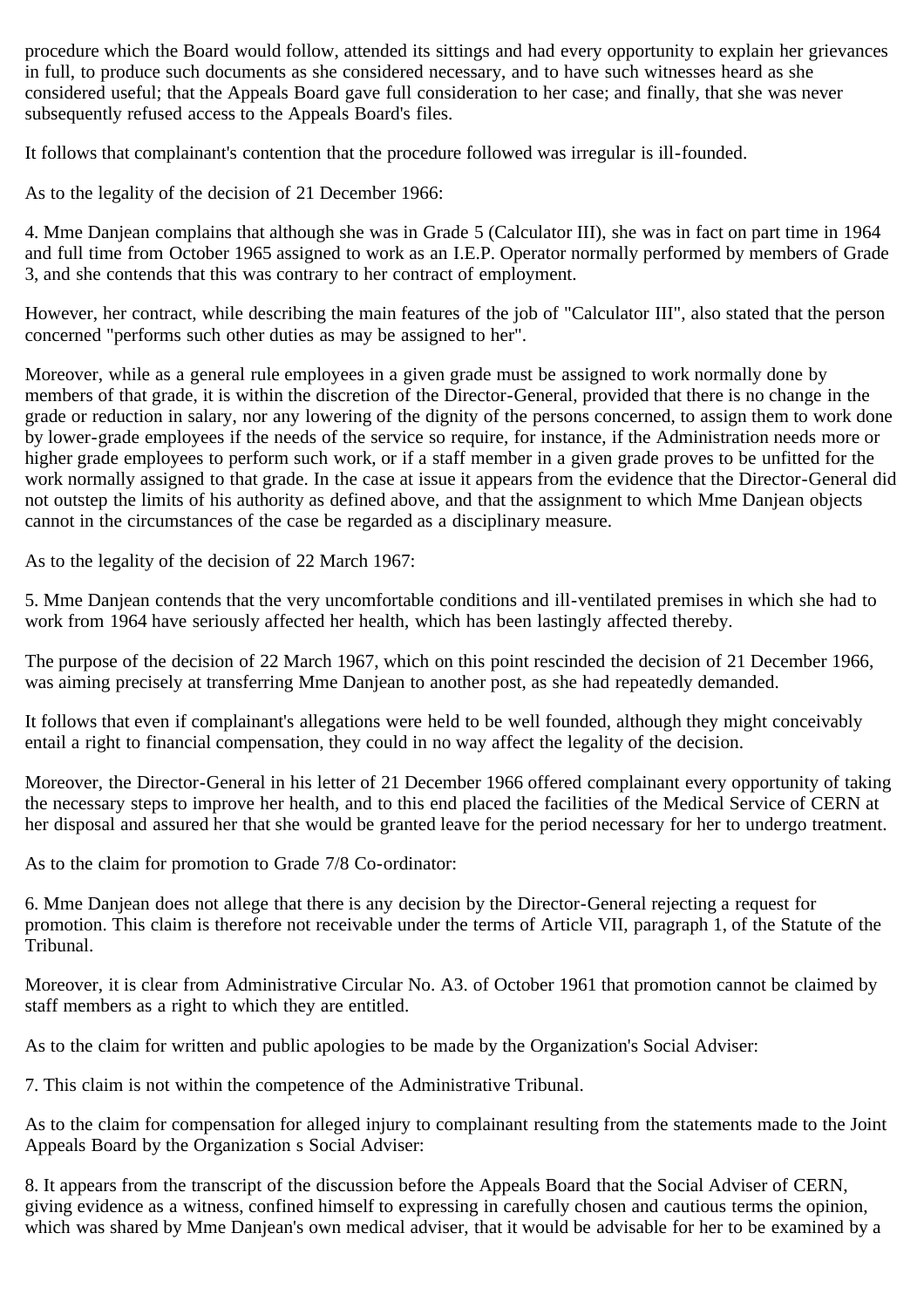neurological and psychiatric specialist. The expression of such an opinion, particularly at a sitting of the Appeals Board in camera, cannot be regarded as in any way blameworthy, nor can it have injured complainant in any way.

It follows that this claim must in any event be dismissed.

## COMPLAINT No. 2

9. Complainant contends that "it is clear that the recommendations of the Joint Appeals Board were not followed" and that "the contradiction between the decisions of 22 March and 30 May 1967 is manifest".

From the evidence in the dossier, however, it appears that already on 29 March 1967 the Chief of the Personnel Division, acting on the Director-General's instructions, proposed to Mme Danjean that a vocational guidance expert should be consulted "to advise us as to the choice of jobs to be offered you"; that complainant rejected this proposal; that she also refused subsequently to make a choice from the list of jobs vacant at CERN.

In these circumstances, the Director-General in deciding on 30 May 1967 to terminate Mme Danjean's employment; did not act contrary to the meaning and scope of his decision of 22 March 1967; he did indeed try to apply it, and the responsibility for his failure to do so rests entirely with complainant, who systematically refused the various solutions proposed to her without herself making any positive proposals.

Moreover, the decision impugned of 30 May 1967 is based on the provisions of Article H 1/7 of the Staff Regulations ane Rules, which is in the following terms:

"Unsuitability for work in the Organization

(a) In exceptional cases, the Director-General may terminate an indeterminate appointment if he is satisfied that the retention of the staff member concerned is contrary to the interests of the Organization. Before taking this action, he shall first consult the Chief of Division and the supervisors of the staff member concerned .... He shall also consider the possibility of transferring the staff member concerned to a more suitable post.

(b) A decision by the Director-General to terminate an indeterminate appointment on account of unsuitability under the terms of the present paragraph is not subject to appeal.'' (Registry's translation).

Under the terms of this article the Director-General clearly has discretionary power to determine whether the continued employment of a staff member is contrary to the interests of the Organization or not; it follows that any decision taken under Article H 1/7 does not come within the Tribunal's power of review unless it is taken without authority, is in irregular form or tainted by procedural irregularities or is tainted by illegality or based on incorrect facts, or essential facts have not been taken into consideration, or again, unless conclusions which are clearly false have been drawn from the documents in the dossier. But the Tribunal may not substitute its own judgment for that of the Director-General in regard to the work or conduct of the person concerned or his suitability for international service.

'The evidence in the dossier does not establish any of the faults which would bring this case within the competence of the Tribunal.

On the contrary, having recognised by decision of 22 March 1967, which has become final as a result of this judgment of today's date, the need to transfer complainant to a different post, and having found it impossible to find another post acceptable to her, the Director-General was lawfully entitled to consider, after consulting the persons referred to in Article H 1/7 cited above, that complainant's retention in the service of CERN was contrary to the interests of the Organization.

## DECISION:

For the above reasons,

The complaints are dismissed.

In witness of this judgment, delivered in public sitting in Geneva on 15 October 1968 by M. Maxime Letourneur, President, M. André Grisel, Vice-President, and the Right Honourable Lord Devlin, P.C., Judge, the